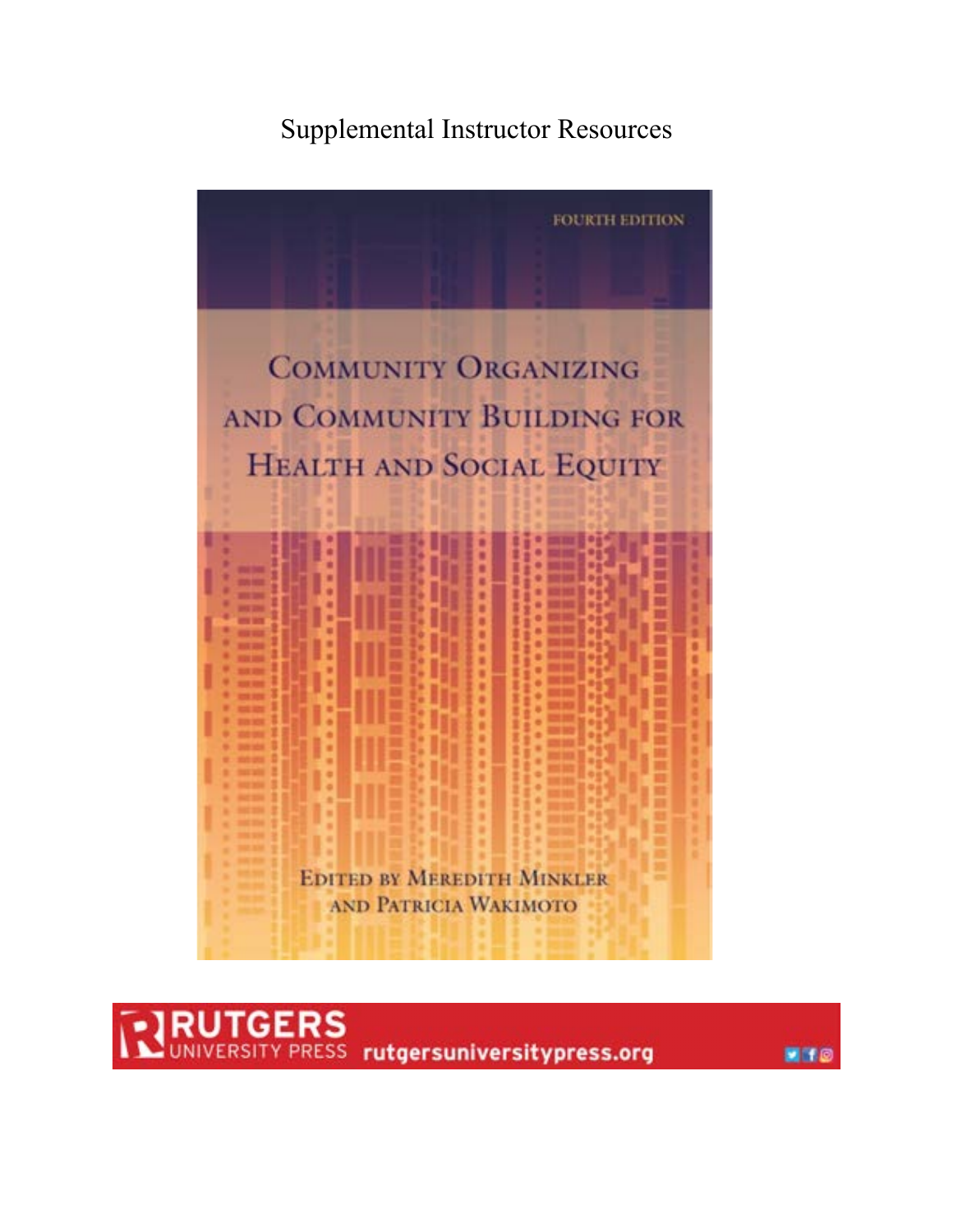# **Instructor's Guide**

# **TABLE OF CONTENTS**

| SUGGESTIOINS FOR ENHANCING HIGH LEVEL CLASS PARTICIPATION  44 |  |
|---------------------------------------------------------------|--|
|                                                               |  |
|                                                               |  |
|                                                               |  |
|                                                               |  |
|                                                               |  |
|                                                               |  |
|                                                               |  |
|                                                               |  |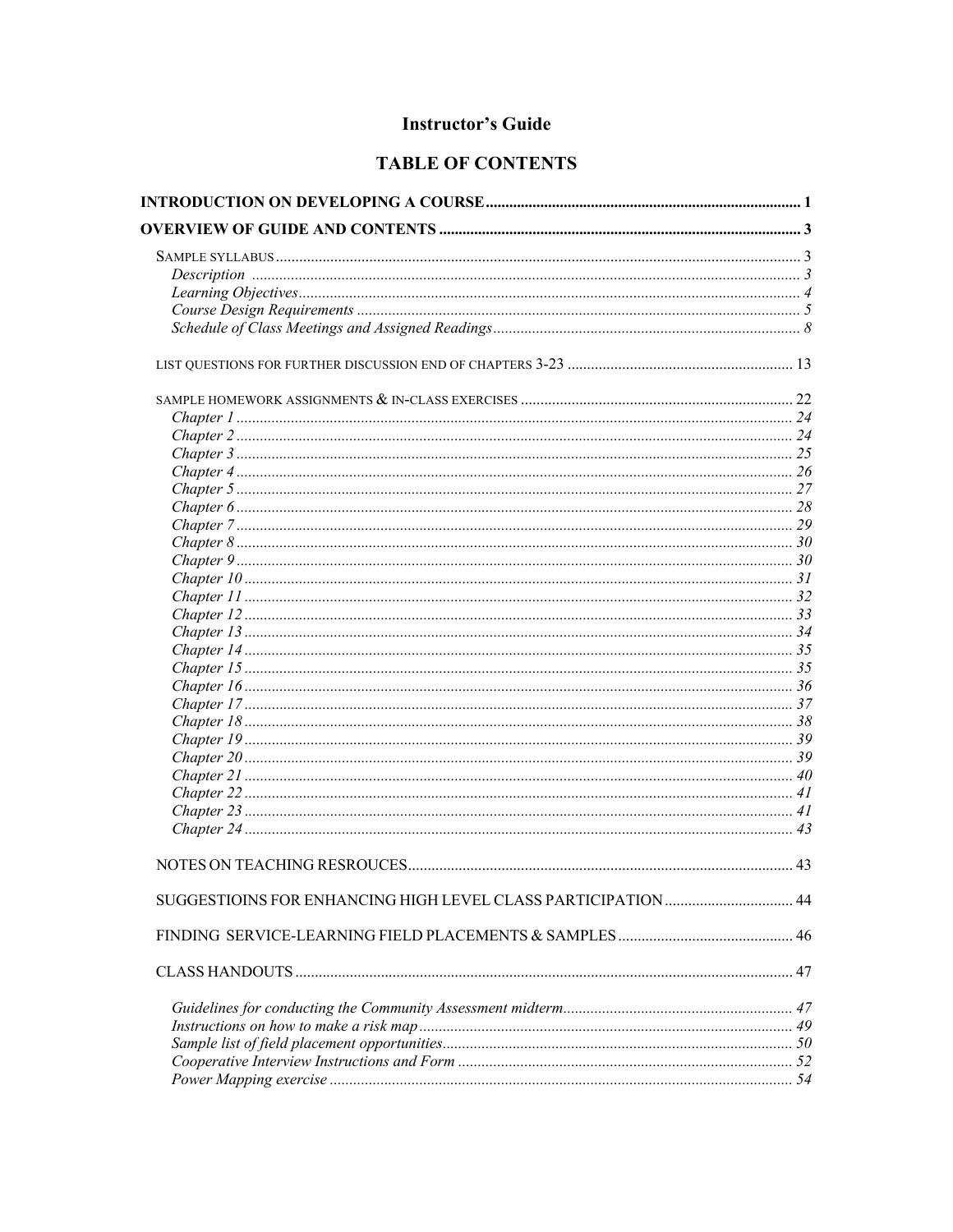| OWERPOINTS | 55  |
|------------|-----|
|            |     |
|            |     |
|            |     |
|            | 119 |
|            | 146 |
|            |     |
|            |     |
|            |     |
|            | 203 |
|            | 217 |
|            | 245 |
|            | 266 |
|            | 279 |
|            |     |
|            |     |
|            |     |
|            |     |
|            |     |
|            |     |
|            |     |
|            |     |
|            | 461 |
|            | 484 |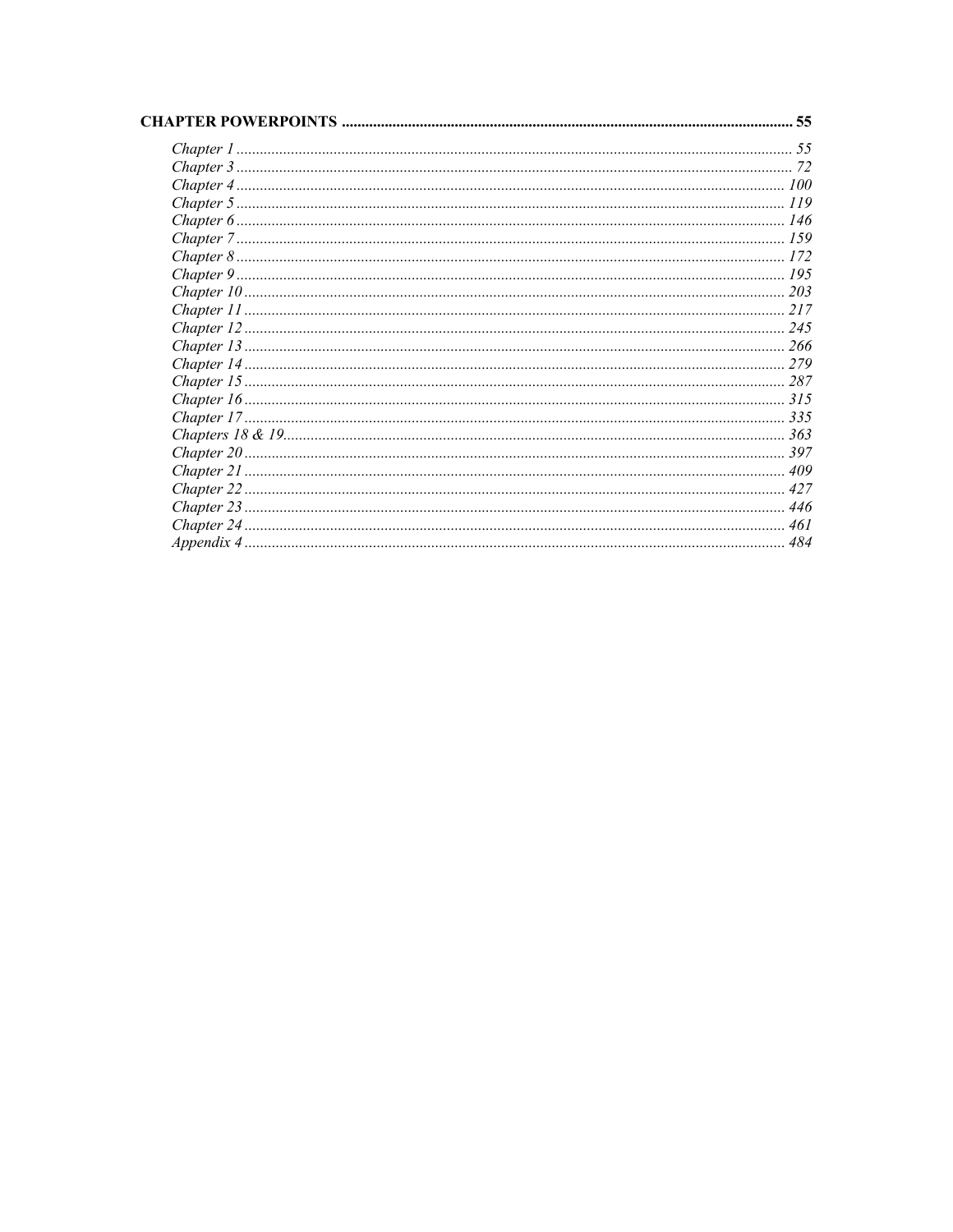# *Instructor's Guide*

For use with Minkler & Wakimoto, editors. Community Organizing and Community Building for Health and Social Equity. Rutgers University Press, 2022.

This Guide is designed to provide both detailed materials and ideas for additional learning approaches and class components (e.g., an optional service-learning opportunity and Community Assessment midterm) that may further enhance student participation and learning through a course using this text. More detailed discussion of Learning Objectives, grading etc. may be found in the sample syllabus.

# **Introduction to Text and Suggestions on Developing or Adapting a Course for its Use in the Classroom**

*The edited 4th edition of this book includes 24 chapters and 12 appendixes that provide new or expanded coverage of conceptual frameworks, methods, skill building exercises, as well as the contexts in which practitioners in many fields operate in the 21st century. The many ethical, methodological and other challenges faced are covered, and ways to anticipate and help address them. Included are new chapters on topics from antiracism in equity-focused organizing to neighborhood organizing to address food insecurity and fundraising to support community organizing while changing the funding environment.* 

**Purpose:** The book is designed for courses emphasizing community organization as a major approach to equity-focused change, as well as community dynamics, community building and community engagement in healthy community assessment, participatory action research, policy advocacy and related efforts to improve health and social equity. The course further examines the roles of health educators, social workers and other professionals who work at the interface of health and social systems and communities, with special attention to ethical and other practice issues which arise within this context. Both advancement of conceptual understanding and the development of skills in applying such knowledge are stressed.

**Target Audience:** This text is aimed primarily at students and practitioners in fields like public health and social work, but also in urban and regional planning, community psychology, sociology, nursing, community medicine and other fields. Although geared primarily to graduate or upper division students, the text also has worked well with lower division classes. Student evaluations have invariably been quite good and the courses using the book well rated.

**Learning Objectives:** The sample syllabus includes six learning objectives which instructors are encouraged to change or replace as desired to best meet the goals of their course. The learning objectives are written in measurable format, e.g., "By the end of the course, students will be able to: *Identify three ways in which…"* 

**Recommended pedagogical approach:** Classes on this topic and using this text work best when a seminar, rather than a lecture approach is used. The PPTs included for each chapter are designed to aid in overview presentations, but ideally would be followed by discussion and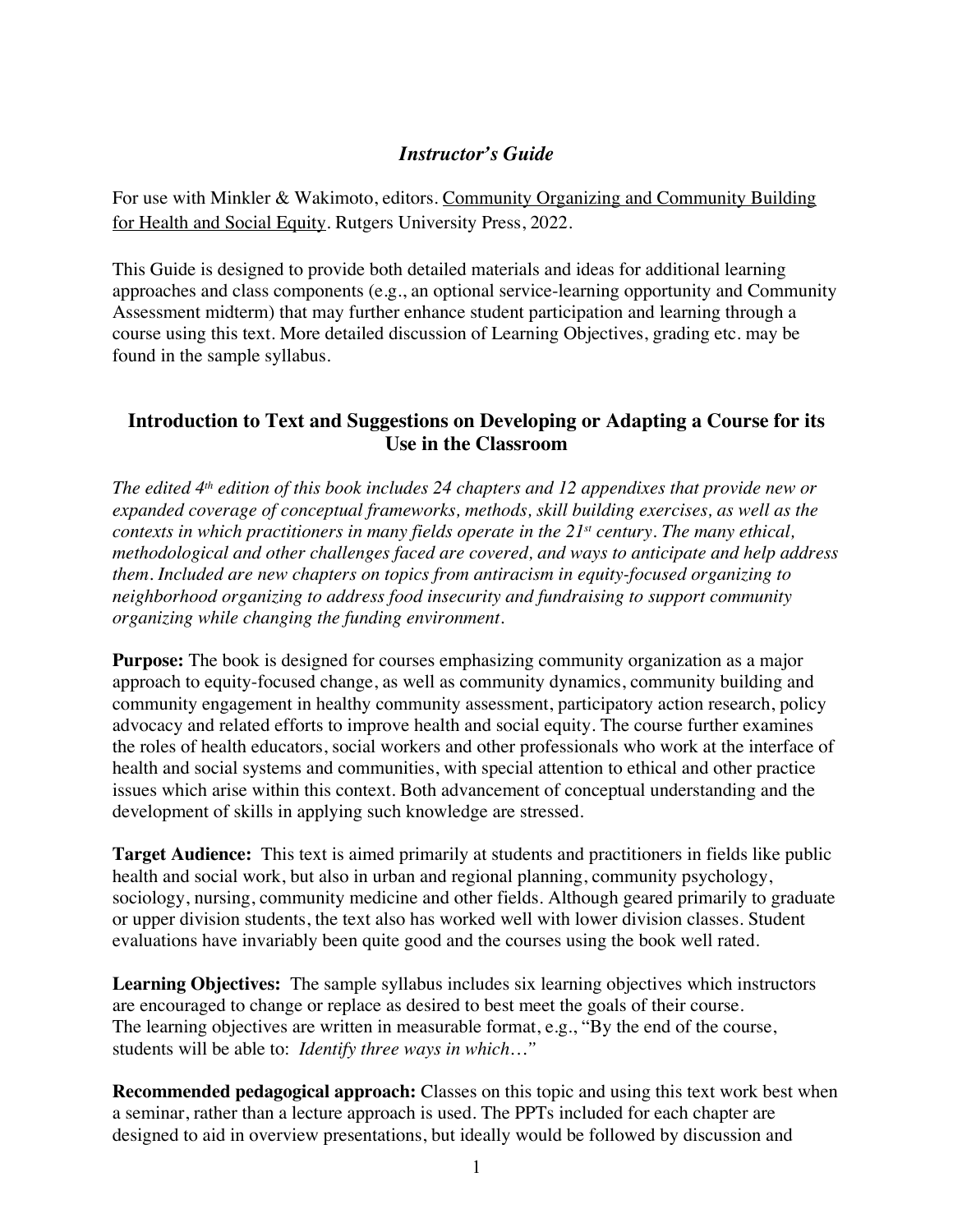problem-solving, case study analysis about some aspect of the material covered in the PPT or the readings (see in-class exercises). Given the subject matter of this class, inviting community leaders from grassroots coalitions, nonprofits etc., to present on their work or participate on a panel is an excellent way to increase the real-world relevance of the topics under discussion (*See additional options for increasing high level class participation under guide resources below.)*

**Timing:** We have included *13 sessions* (assuming other dates will fall on holidays) with several of the sessions broken into two parts to cover different topics. To accommodate in-class exercises as well as in-depth discussion of the material covered, we recommend that the class be offered ideally as one 3-hour session or two 90-minute sessions weekly. A class meeting for onehour sessions also is feasible, though that would mean most in-class exercises would be greatly condensed and/or undertaken in the subsequent class session.

**Readings:** In addition to the text, additional required and recommended readings are provided for a number of sessions and listed on the syllabus. *Please indicate on the syllabus how these may be accessed by students (e.g., class website? Supplemental reader?).* Most of the book's appendixes also are assigned under various class sessions and typically add additional tools etc. that also may be useful to students in their midterm or final deliverable and in other learning capacities. All readings should be completed before the session for which they are assigned.

**Midterm options:** We highly recommend for this class a time-tested midterm option that involves a *community assessment* that actively engages each student in using a variety of assessment measures discussed in class or the readings to critically assess a geographic or other community in which they are interested. Students keep a narrative/analytical journal making weekly entries on methods they used and illustrative findings, but with an equal or greater emphasis on and strengths and limitations of methods used and challenges faced in using them, etc. (10-12 page typed journal, including references). *See handout on Community Assessment Midterm for more detail.* The second midterm option is a *take home* exam that includes 7-8 questions which students address using concepts, skills and understandings they have gained through the readings and class discussion, and their own insights. *NOTE: Many of the multi-part questions may include or expand on those included in some of the attached homework and inclass exercises for the first half of the book, so if you use this midterm option, be sure the questions you choose haven't also been used in another capacity.* 

**Three alternatives for final class deliverable:** These include (1) a *traditional term paper option*, (2) a *retrospective analysis* in which a student describes and critically analyzes an earlier organizing experience or one they wish to explore (both 12-15 pages including references) and (optional) (3) *an analytical journal based on a service-learning field placement* undertaken during the semester, and to which the study applies insights from the readings and class discussions etc. *All are discussed in some detail in the syllabus and not repeated here, with the exception of some additional information on finding field placements and sample examples of such placements if this option is included in the course.* 

**Grading:** This class works well with either a letter grade or pass/ not pass, with the great majority of students typically seeking the former. Although we include in the Guide and the sample syllabus rough suggested percentages of the grade linked to particular class components (class participation, midterm, final deliverable etc.) these are intended only as an example.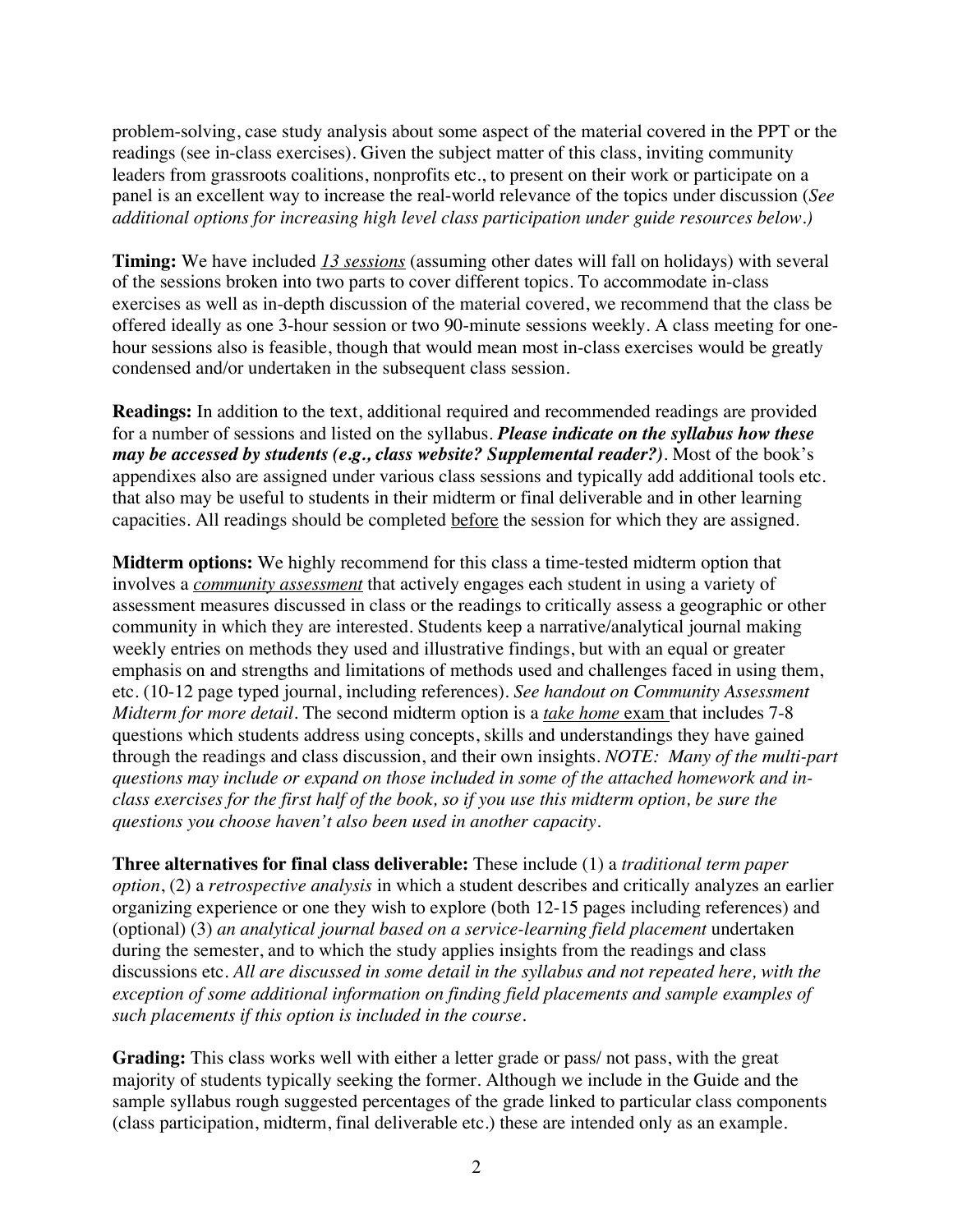Further, *if the community assessment midterm is used, we recommend substantially reduction in the number of homework assignments included, and correspondingly, the % of grade based on homework, in order to provide increased time for students to undertake all aspects of the detailed assessment project, and correspondingly increased credit for that assignment.* 

 **4th unit optional community-engaged service-learning:** For students who are interested in obtaining more experience outside the classroom, I usually provide a list of some names and contact info for community agencies, health department project staff or community coalitions that would be willing to have one or more students volunteer for 4 hours a week *(see list of sample placement).* More on this option (which also involves keeping a narrative/analytical journal to be submitted in lieu of a term paper) can be found below.

# **Overview of Guide Contents**

**(1) A detailed sample syllabus,** which covers the chapters and topics largely in the order in which they appear in the text and includes additional required and/or recommended readings, including many of the book appendixes. The syllabus also includes learning objectives, course deliverables, session-by-session reading assignments, etc.

# **Sample Syllabus 1**

For use with Minkler and Wakimoto (Eds.) text

*Community Organizing & Community Building for Health and Social Equity*

# *Course # and Semester, Year*

**Course Title:** 

**Faculty:**

**Time:** 

**Place:**

**Units:** 3

**Grading:** Letter grade or P/NP

#### **General Purpose**

This course emphasizes community organizing as a major approach to equity-focused change, as well as community dynamics, community building and community engagement in policy advocacy and related efforts to improve health and social equity. The course further examines the roles of health educators, social workers and other professionals who work at the interface of health and social systems and communities, stressing, in particular, those values and ethical issues which arise within this context.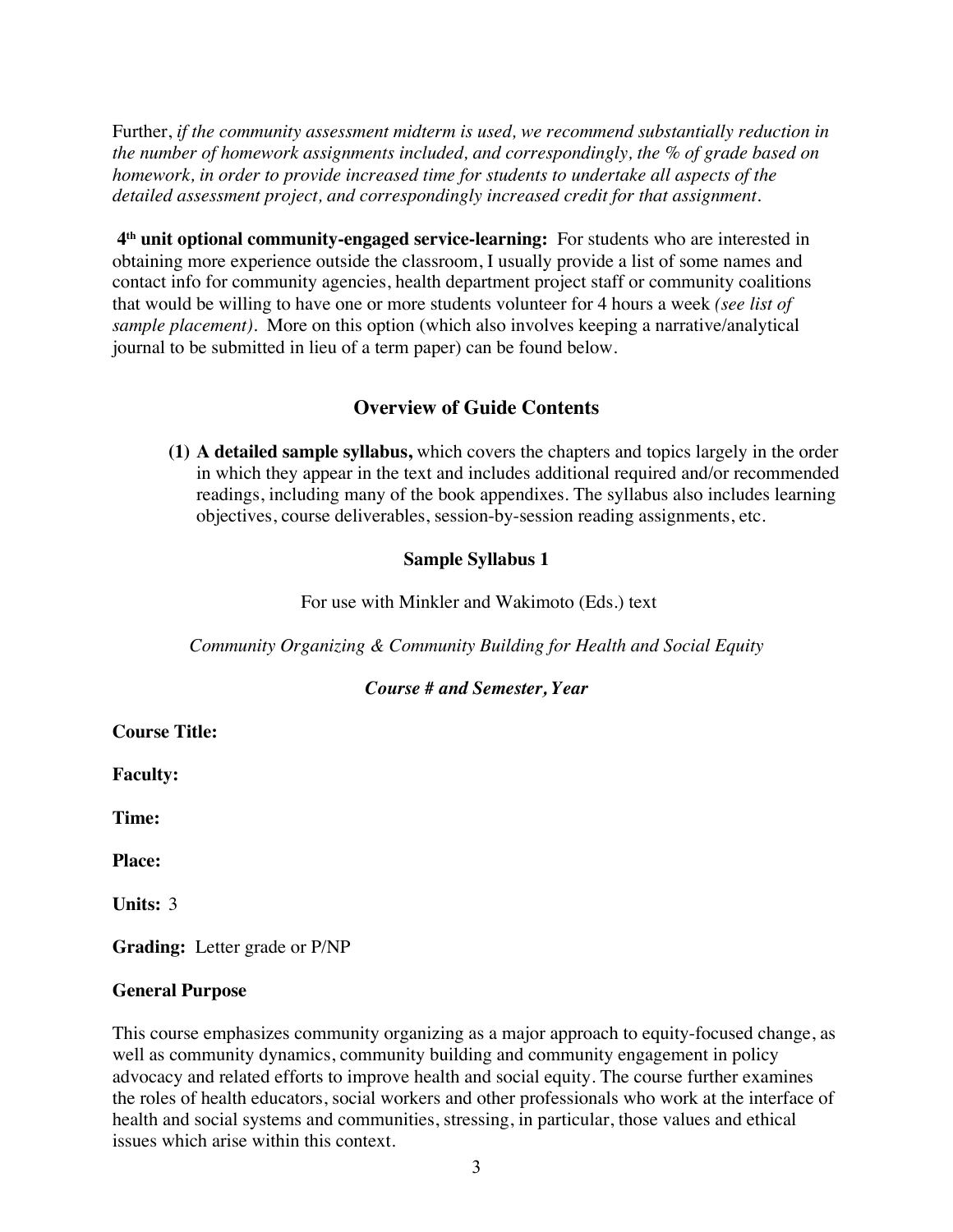Both advancement of theoretical knowledge and the development of skills in applying such knowledge in the areas of community organization and community building are stressed. A community-engaged service-learning course, (optional) the class also promotes learning "from the grassroots" through the midterm, one or more presentations by community leaders of coalitions and other local organizing and community building efforts, and numerous case studies of community-engaged partnerships for research, organizing and change in the readings and class discussion.

# **LEARNING OBJECTIVES**

By the end of this course, students will be able to:

- Identify and discuss four basic concepts underlying community organizing and community building practice.
- Identify and describe three key dimensions of community as these bear on public health and social inequities.
- Describe the role of systemic racism, sexism and other isms in perpetrating health and social inequities, and the utility of anti-racism praxis in helping to understand and address such inequities.
- Identify and describe three ethical challenges that can arise in community organizing, community building and/or participatory research, drawing on a case study from class or your own experience to illustrate each challenge and how it was or might be addressed.
- Define and explain the difference between *cultural humility* and *cultural competence* and how each may help outside professionals improve our practice in community building and community building with groups or communities that differ from our own.
- Identify and describe, with reference to one or more case studies, three strategies that public health, social work, and other professionals have used to identify informal community leaders and help build their capacity and skills through training and authentic engagement.

# **Course Design Requirements**

The class will emphasize a seminar rather than a lecture approach to the extent possible, given class size. Lectures and overview presentations by faculty, students and guests will be integrated with small group problem-solving, case study analysis and discussion. Students will be expected to engage in intensive reading, class discussion and analytical thinking reflected in both written and in-class assignments.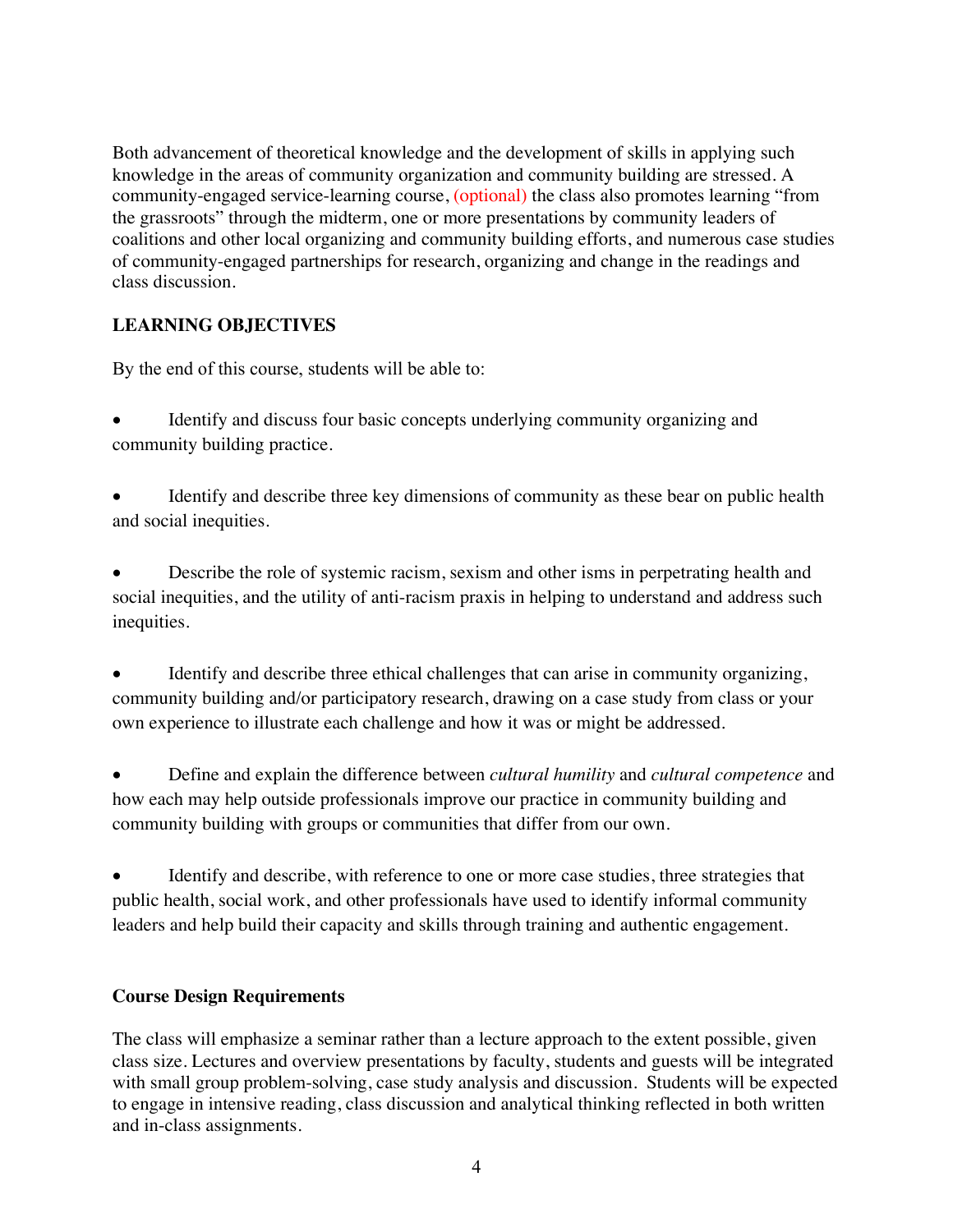(OPTIONAL) Students in community engagement placements also will be asked to share relevant experiences as these relate to various theories, methods, and other topics under discussion in class. A separate group meeting for these students also will be held every 3-4 weeks with the instructor and/or teaching assistant to share experiences as a group and help problem solve around issues in the field.

#### **Readings and Reader:**

- 1. Minkler, M & Wakimoto, P. (editors) Community Organizing and Community Building for Health & Social Equity 4th Edition. New Brunswick, NJ: Rutgers University Press, 2022.
- 2. Supplemental required readings are available at….
- 3. Additional recommended readings are available at….

#### **Written Assignments**

The two major written projects are an important part of this class. Following is an overview of each project and the date it is due. Additional homework may also be assigned.

# **Prospectus for Research Paper or Project – DUE WEEK 3 or 4**

One page outline or brief (1-2 paragraph) narrative description of proposed final project (this is not graded, but useful in getting feedback on your topic and relevant readings (e.g., some chapters and readings you may want to review ahead of the date for which they are assigned etc.). If deciding between two separate topics, please share both in the prospectus for ideas on which may be most feasible and/or feedback on each.

# **Midterm: Community Assessment –DATE TBA**

(Recommended midterm option\*—see alternative, more traditional midterm in the Guide): This midterm project provides students an opportunity to refine their skills at observing, researching, and understanding a community bounded by geography and/or shared identity. After choosing the community they wish to assess, each student uses 3-5 assessment methods discussed in the readings (e.g., chapters 10, 11, 16 and 17, and/or in several of the appendixes), to learn about the community. They then write a critical analysis, including what they learned (using some concrete examples to illustrate) but, more importantly about *the strengths and drawbacks of the different*  methods for finding different types of information, and what other methods might have been helpful in retrospect (paper length: 8-10 pages; *see handout for details*).

# **Paper or Project – DUE LAST DAY OF CLASS DATE TBA**

Each student is expected to undertake and complete a semester-long project, which will advance his/her own knowledge and skills in community organizing and/or community building as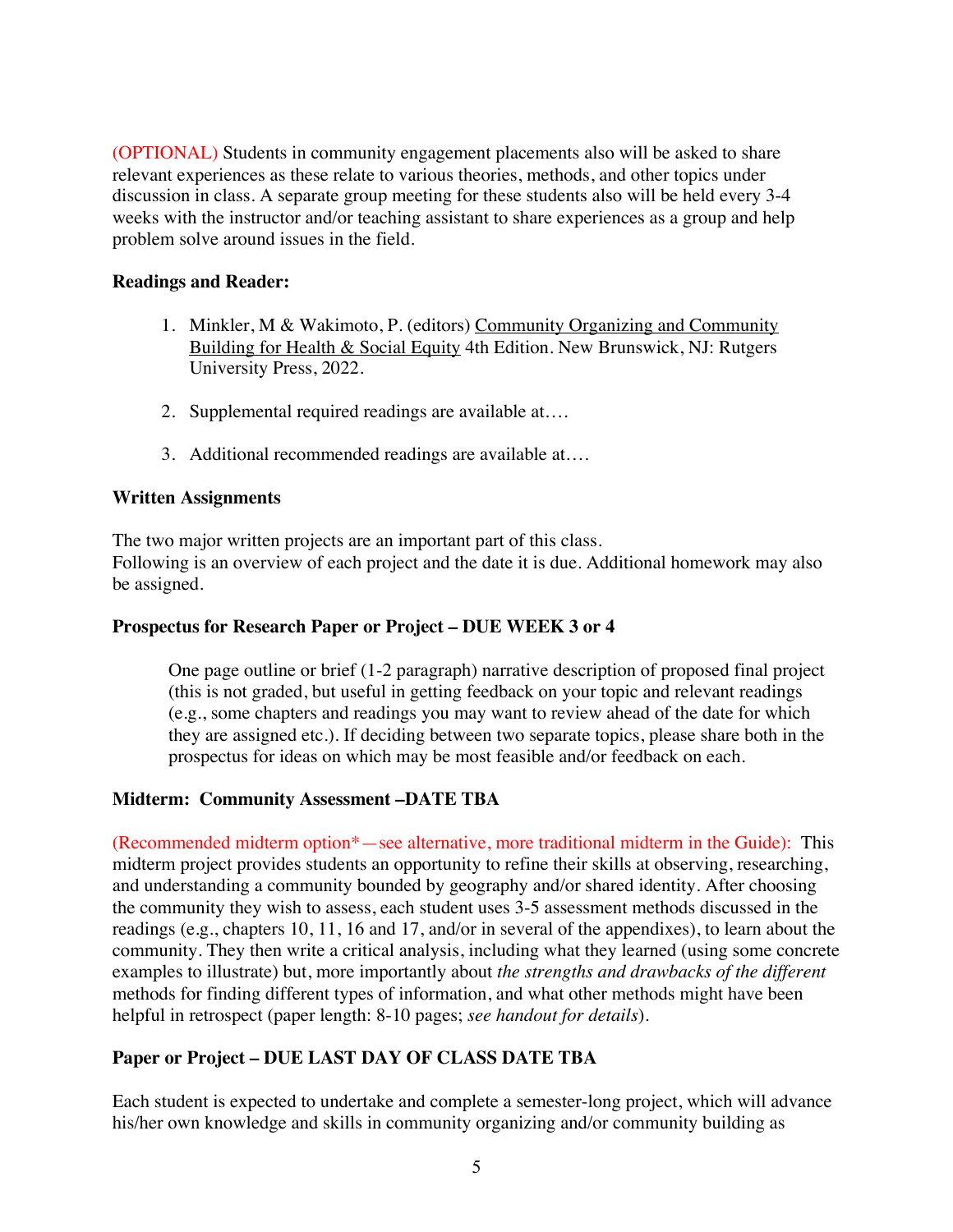approaches to helping grow community capacity while also promoting health and social equity. The project can take one of the following forms:

1. A literature and web-based research-type project culminating in a term paper, 12-15 double spaced pages in length, plus references. Any topic of interest to you and that enables you to dig deeper into an aspect of community organizing or community building or other topics introduced in class, or to explore a new case study using an analytic lens and applying relevant readings, is appropriate for this project.

2. A retrospective analysis in which students describe and critically analyze one of the following, culminating in a final paper, also  $\sim$  12-15 pages

(a) An earlier organizing effort in which you were involved, tying in relevant concepts and readings from class and other literature as appropriate.

(b) An organizing experience in which you were not personally involved but which you may study by using interviews, websites, publications, and other sources to conduct a retrospective analysis of the project. The emphasis here would also be on critically examining the case study in terms of the extent to which principles and practices of community organizing and community building were followed, offering recommendations for improvement etc.

3. OPTIONAL A community-engaged service-learning project in which a student volunteers 4 hrs/week in a community-based field setting and keeps a narrative/analytical journal. After briefly describing the agency, coalition or other group with which they are volunteering, its mission etc., the student describes the main activities in which they are involved. But more importantly, the journal analyzes successes, problems and dilemmas faced, and lessons learned, drawing on concepts and principles from the readings and class, and the student's own observations. *Students selecting this option will also meet as a group once per month for ~ 45 minutes with the instructor and/or teaching assistant to share and discuss issues and concerns and engage in shared reflection, analysis, and thoughts on problem solving.* NOTE: *I have found these meetings, which typically are held after class, an excellent learning opportunity for students, as well as for some community building within the small group. MM* 

Regardless of which of the above final projects is undertaken, the following criteria should be met:

a. The problem addressed is of theoretical and practical significance to community organizing or community building practice, and to working for health and social equity.

b. The paper or journal provides a critical analysis of an organizing project or concept, including the relevance of one or more conceptual frameworks, as well as 4-5 key core principles of community organizing and community building.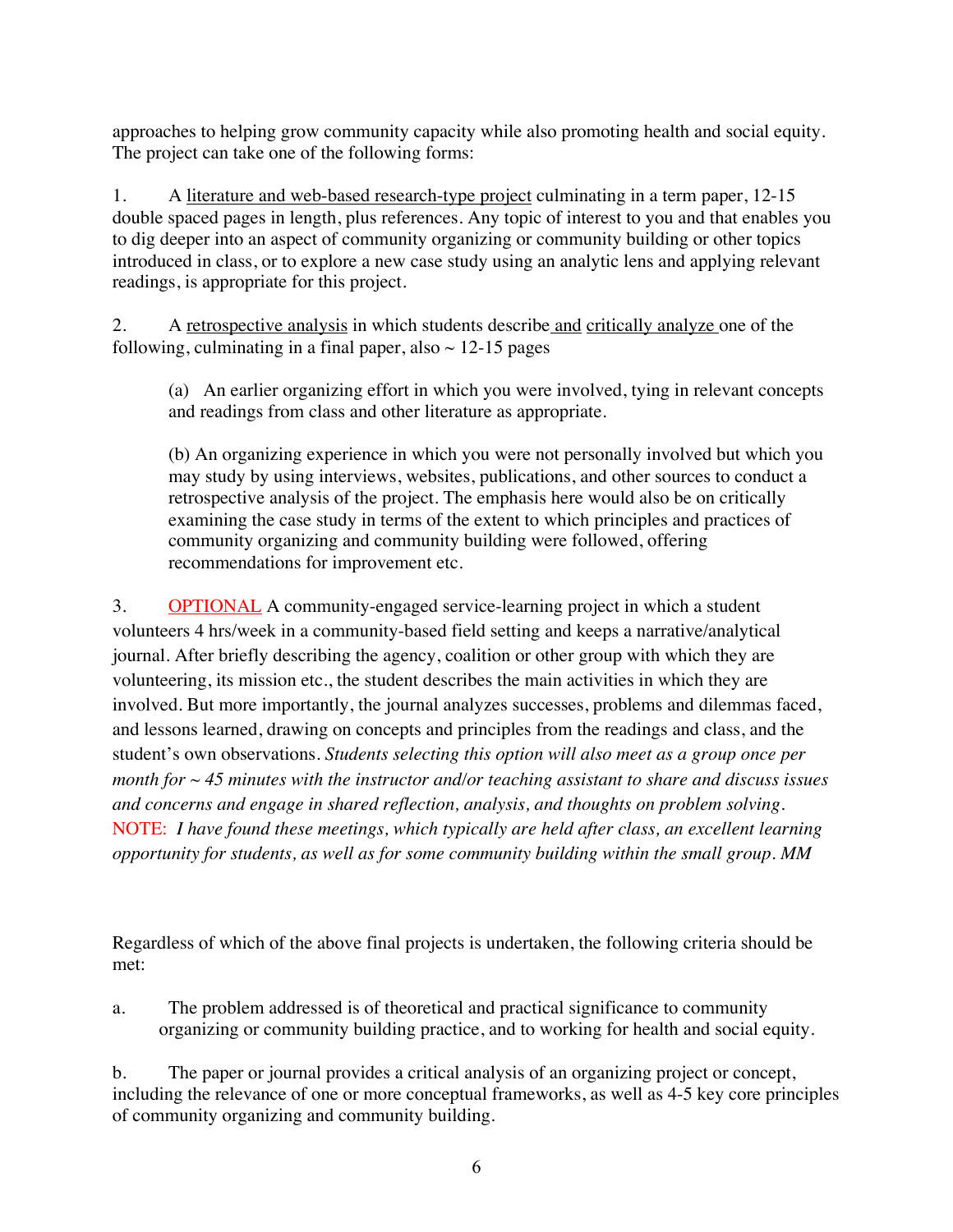c. Clear implications are drawn for health education, social work, nursing, urban and regional planning, community psychology and/or for the student's major discipline.

d. References to the literature, including class readings, are cited using APA or other accepted referencing style. https://guides.lib.berkeley.edu/publichealth/style

All written work must be typed and all assignments should be submitted on time.

# **Advising and Office Hours**

The instructors will be available for consultation, discussion and advising outside of class, with appointments made by email or…

#### **Summary of Student Requirements and Deadlines**

Complete all readings before the class session for which they are assigned

Contribute to class discussions and activities

Complete all written work by due dates: DATES TBA

Project Paper or Journal – last day of class Community Assessment – midway through semester Project Prospectus –  $3<sup>rd</sup>$  or  $4<sup>th</sup>$  week of class

#### **Course Grading**

Grades will be determined by the instructor, using the following sample guidelines: Paper of Project............................................35% Class Participation. ......................................25% Community Assessment midterm................30% Homework assignments ………………..…10% (*or more if more traditional midterm is used)* 

*\* NOTE: If the community assessment midterm is used, we recommend having less homework assignments to enable students to spend more time learning through their work in the field. With a more traditional midterm, more weight may be given to the increased number of homework assignments.* 

# **Schedule of Class Meetings with Assigned Readings**

NOTE: *Please see Instructor's Guide for list of teaching resources (PPTs, homework and inclass exercises) by chapter, as well as notes on particular class sessions.* 

#### **Session I: Introduction to Community, Community Organizing and Community Building**

*Foreword* by Anthony B. Iton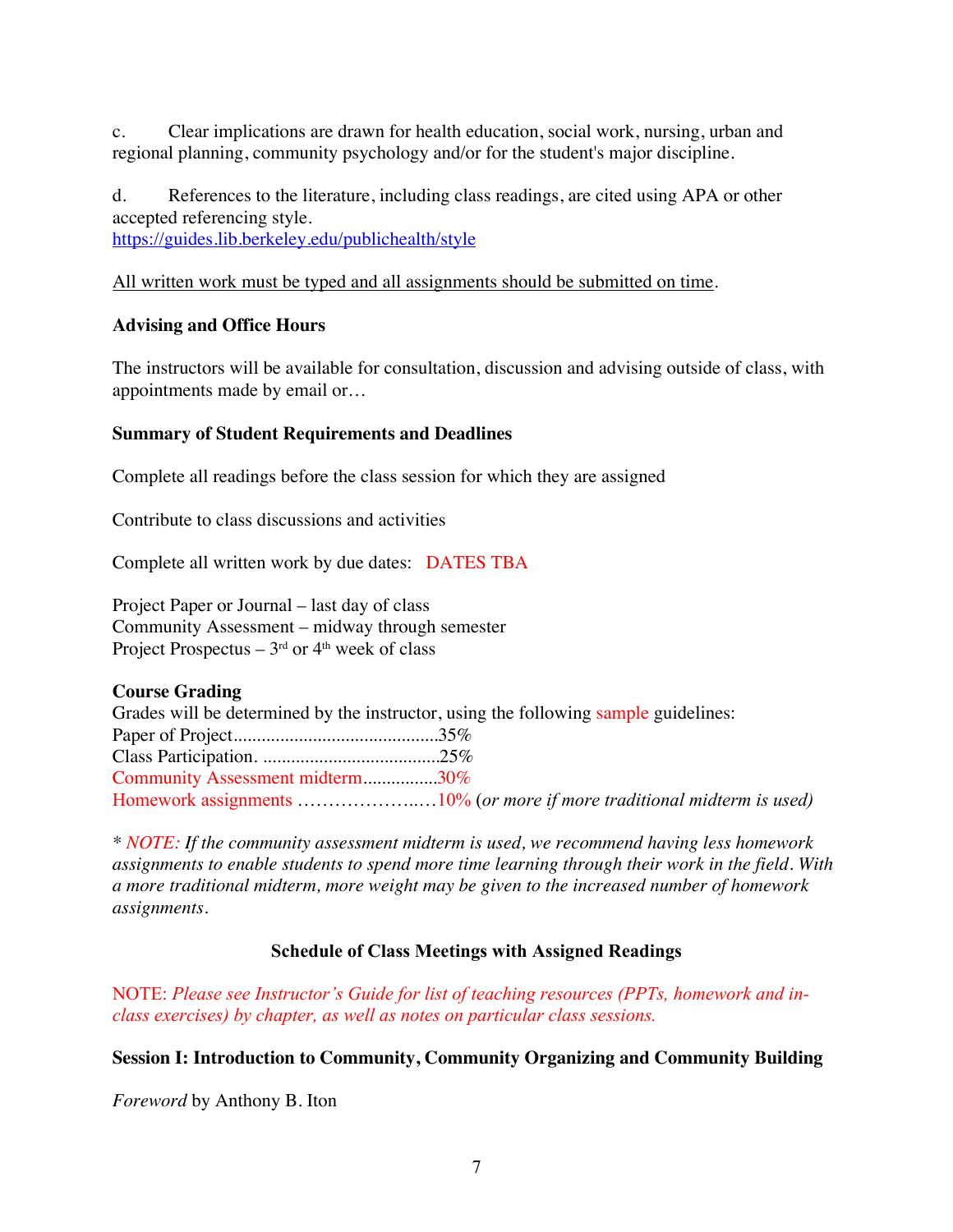Chapter 1. *Community Organizing and Community Building in a New Era* by Meredith Minkler & Patricia Wakimoto

Chapter 2. Obama, B. (1990). *Why organize? Problems and Promise in the Inner City.*

Chapter 3. *Improving Health through Community Organizing and Community Building: Perspectives from Health Education and Social Work* by Meredith Minkler, Nina Wallerstein & Cheryl A. Hyde

# **Session II: Anti-Racism Praxis: A Critical Approach to Organizing in Today's World**

**NOTE:** *See also Session VII on community organizing by and with people of color* 

Chapter 4. *Anti-racism praxis: A community organizing approach to achieving health and social equity* by Derek M. Griffith & Heather Came

Appendix 1. *Critical Reflection on Power and Privilege,* by Cheryl A. Hyde

Chapter 6. *It's all Organizing, it's All Love: Building People's Power in Jackson, Mississippi*  by Makani Themba

#### **Recommended:**

\*\*McIntosh, P. *White Privilege: Unpacking the invisible knapsack*, by Peggy McIntosh. Peace and Freedom, July/August 1989, pp. 10-12

\*\*NOTE: *Particularly for undergraduates, the check list in this classic but controversial article also may be useful for a homework or an in-class exercise and discussion and combines well with the exercise in Appendix A* (See also Homework and In-class exercise recommended for this session).

**Session III. Contextual Frameworks and Their Applications in Practice: The bedrock Approaches of Saul Alinsky and Paulo Freire**

Chapter 5. *Contrasting Organizing Approaches: The "Alinsky Tradition" and Freirean Organizing Approaches* by Marty Martinson, Celina Su & Meredith Minkler

Alinsky, S. *"In the Beginning,"* Rules for Radicals. Random House, 1972, pp. 98-125.

Cavanagh, A., Vanstone, M. & Ritz, S. *Problems of problem-based learning: Towards transformative critical pedagogy in medical education*. Perspect Med Educ **8,** 38–42 (2019). https://doi.org/10.1007/s40037-018-0489-7

Carroll J, Minkler M. (2000). *Freire's Message for Social Workers: Looking Back, Looking Ahead.* Journal of Community Practice 8(1):21-37.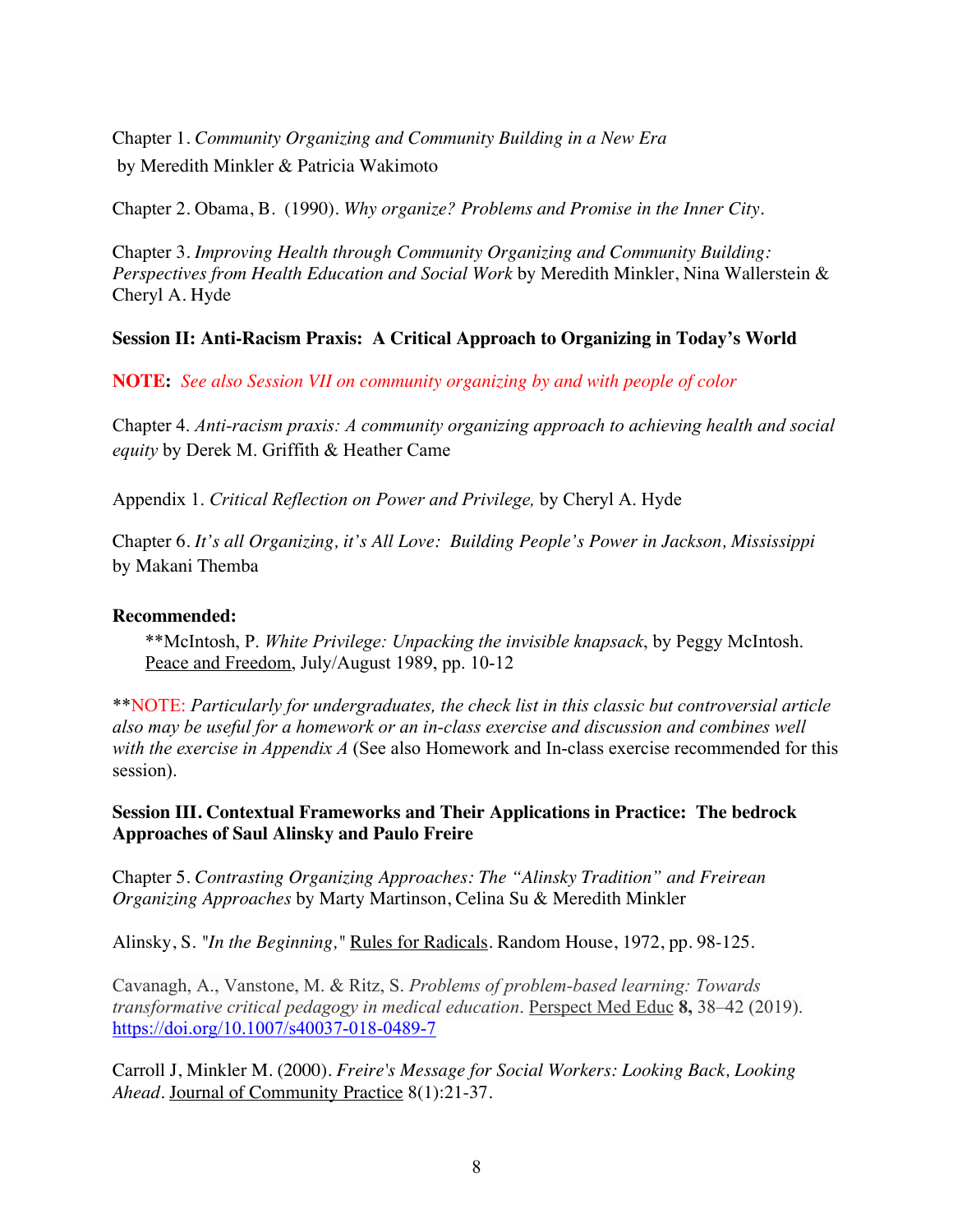# **Session IV: Building Effective Partnerships with Communities and anticipating and Addressing Ethical Challenges**

#### Prospectus Due

Chapter 7. *Community, Community Organizing and the Forming of Authentic Partnerships: Looking Back, Looking Ahead* by Ronald Labonté

Appendix 6. *A Ladder of Community Participation in Public Health* by Mary Anne Morgan & Jennifer Lifshay

Chapter 8. *Ethical Issues in Community Organizing and Capacity Building* by Meredith Minkler, Cheri Pies, Patricia Wakimoto and Cheryl A. Hyde

Chapter 9. *Communities Driving Change: A Case Study from King County's Communities of Opportunity* by Roxana Chen, Kirsten Wysen, Blishda Lacet, Whitney Johnson & Stephanie Farquhar

#### **Session V: Community Assessment and Mapping Community Capacity**

Chapter 10. *Community Health Assessment or Healthy Community Assessment: Whose Community? Whose Health? Whose Assessment?* by Meredith Minkler & Trevor Hancock

Chapter 11. *Mapping Community Capacity*, by John L. McKnight, John P. Kretzmann & Lionel J. Beaulieu

Appendix 3. *Action -oriented Community Diagnosis Procedure* by Eugenia Eng & Lynn Blanchard.

Appendix 4. *Community Health Indicators* by Human Impact Partners

# **Session VI: Issue Selection in Community Organizing**

Chapter 12. *Selecting the Issue* by Lee Staples & Rinku Sen

Appendix 8. *Issue Selection Worksheet* by Rinku Sen

Appendix 10. *Using Force Field Analysis, SWOT Analysis and Power Mapping as Strategic Tools in Community Organizing* by Meredith Minkler, Angela Ni, Chris Coombe & Jennifer Falbe

*"Risk Mapping Method*" by Marianne Brown (handout)

#### **Section VII: Community Organizing and Community Building within and Across Diverse Groups**